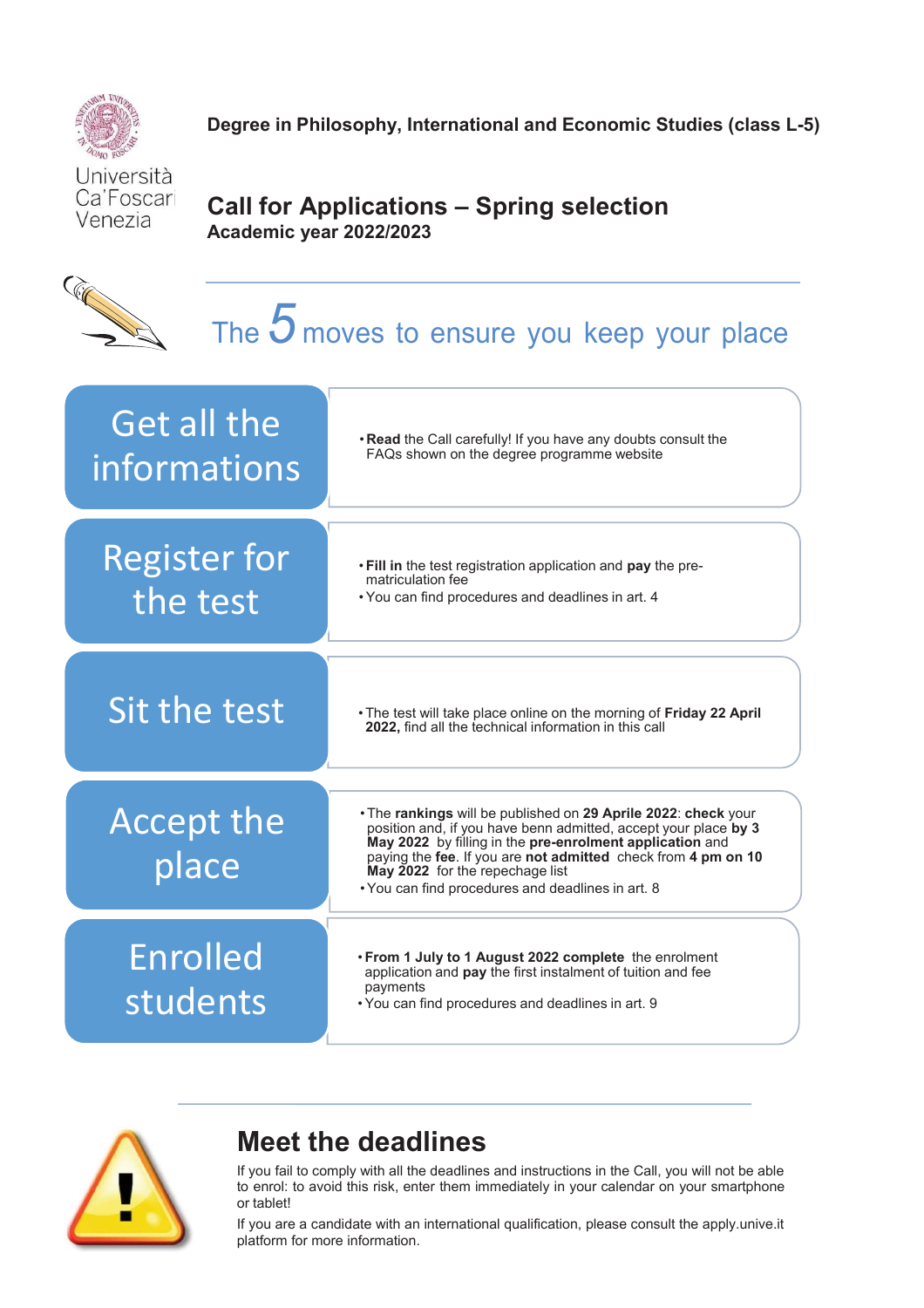## *Art. 1. Purpose of the call and general principles*

1. This call governs the enrolment procedures for the first year of the degree programme in Philosophy, International and Economic Studies at the Ca' Foscari University of Venice for the Academic Year 2022/2023.

2. Once enrolment in the degree programme has been completed, suspension for enrolment in another degree programme, outgoing transfer and internal transfer are not allowed for the first year of the course.

3. The personal data provided by candidates<sup>1</sup> will be processed, in paper or electronic form, according to the regulations in force and included in the information available on the University website page: https://www.unive.it/pag/34663.

4. Candidates will be guaranteed access to the documents, in accordance with the provisions of Italian Law 241/1990 and subsequent amendments.

5. Candidates are advised not to wait until just before the deadlines governed by this call to complete the admission procedures for the degree programme in question. The University shall accept no liability for any malfunctions due to technical problems and/or overload of the communication line, and/or systems, or for any errors attributable to the actions of third parties, unforeseeable circumstances and force majeure.

## *Art. 2. Places available*

#### *Spring selection of 22 April 2022*

- 1. In the spring selection, **80** places will be made available for Italian, EU and non-EU students residing in Italy.
- 2. There is a **total** of **150** places available for enrolment in the first year of the degree programme in Philosophy, International and Economic Studies.
- **3.** Places not assigned in the spring selection will be made available in the summer selection.

4. Of the total number of places indicated above, **30 places** are reserved for non-EU international students needing a visa to enter Italy for long-term stays, who meet the requirements of the M.I.U.R. note – Prot. No. 1291 of 16 May 2008. Different forms of selection may be envisaged for this category of students. Further information can be found in the course descriptions on the website dedicated to international student: apply.unive.it.

5. The enrolment of non-EU students resident abroad who meet the requirements set out in the M.I.U.R. note - Prot. No. 1291 of 16 May 2008 is subject to the evaluation of academic qualifications, via the special online procedure available at apply.unive.it.

## *Art. 3. Admission requirements*

- 1. Admission is subject to possession of one of the following academic qualifications:
	- · five-year secondary school diploma, including language schools recognised by law;
	- · diploma from teacher training college and art schools with a 1-year supplementary course; candidates who have not done the additional year can still participate even if, in the case of enrolment, they may be assigned grade debts to be recovered, according to the procedures established for each degree programme, within the first year of the course and without prejudice to any other additional educational obligations deriving from verification of preparation;
	- high school diploma obtained in accordance with Italian Law 27/10/1969 no. 754;
	- art diploma awarded by a State Art College;
	- secondary school qualification obtained abroad, provided it is approved for enrolment.
- 2. Students enrolled in the last year of high school who intend to get their diploma in the school year 2020/2021 can also participate in the selection.
- 3. EU and non-EU students with a qualification obtained abroad must necessarily undergo a preliminary online evaluation on the apply.unive.it platform. Further information on procedures and deadlines can be found on the "Preliminary evaluation for international students" web page available at the following link: https://www.unive.it/pag/12520/

4. Enrolment also requires possession of at least level B2 in English. The list of recognised certificates and exemptions are published on the dedicated page (www.unive.it/language-requirements).

## *Art. 4. Admission procedure*

 *Check that all phases of the online pre-enrolment procedure have been completed correctly and pay the pre-enrolment fee of €30.00 by 12 noon on 12 April 2022. Applications submitted after the deadline or using methods other than those foreseen by this article shall not be considered.* 

#### *4.1. Online pre-enrolment*

 $\overline{a}$ 

a) Online pre-enrolment can be performed on the university website **from 16 March 2022** and must be completed by **12 noon on 12 April 2022**. The online procedure is divided into two phases:

· **registration** on the university website (www.unive.it/registrazione or www.unive.it/registration).

Those who already possess access credentials to the Reserved Area, either for being former students or for having applied to other University programmes or courses, will not be required to register.

 $<sup>1</sup>$  From now on, for the sake of simplicity, the text of this call shall use the male gender to indicate the people to whom it is addressed, even if</sup> they include both genders.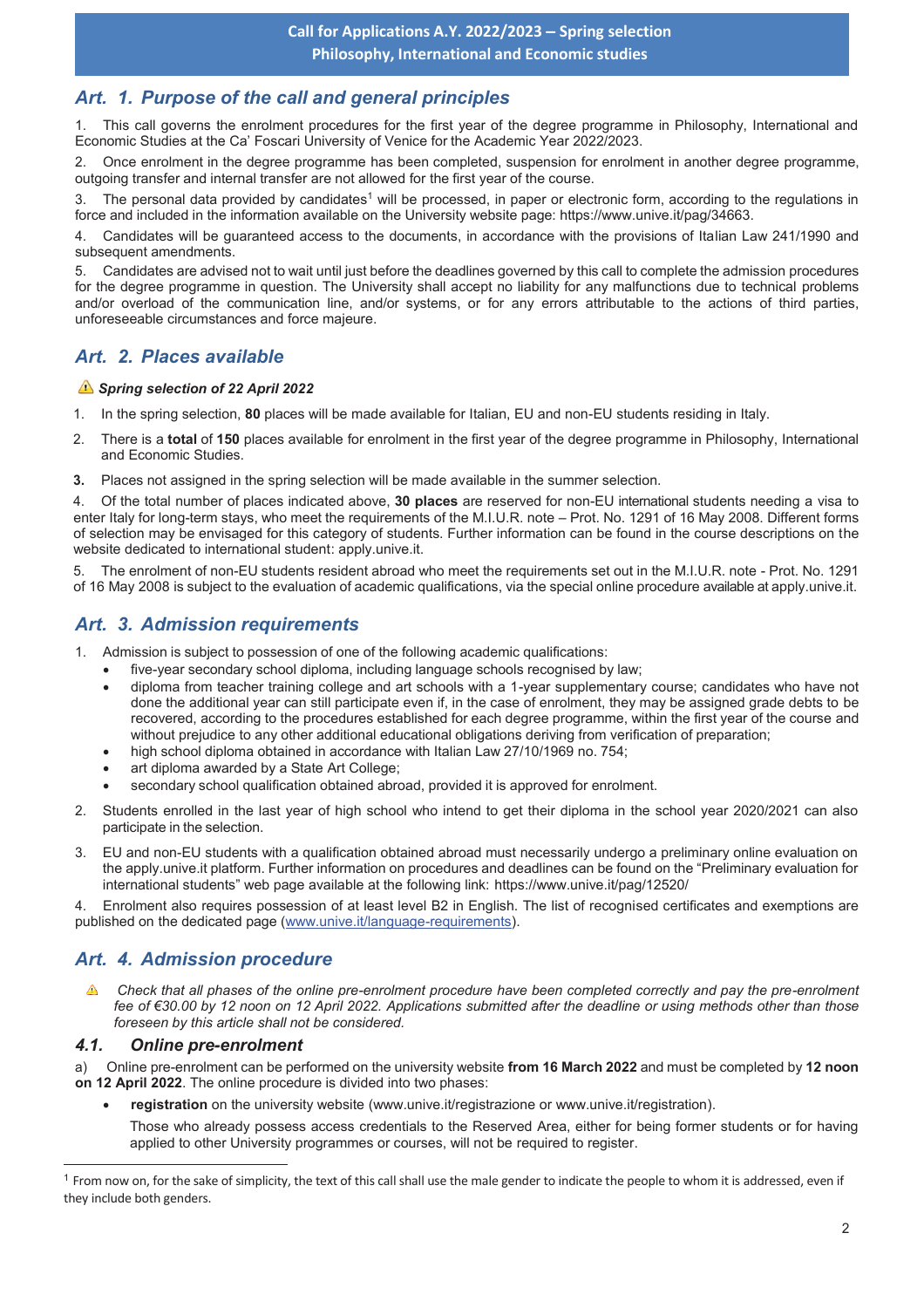## **Call for Applications A.Y. 2022/2023 – Spring selection Philosophy, International and Economic studies**

- · it is possible to **access the reserved area** of the www.unive.it website in three ways, depending on the student's status: those who already have a student number and password (because they are former students of the university)
	- can log in with these credentials:
	- $\circ$  candidates of Italian nationality, or currently residing in Italy, who do not have a student number and password, must log in with SPID. To obtain the SPID https://www.spid.gov.it/
	- $\circ$  students of a nationality other than Italian, who are not currently in Italy and who do not have a student number and password, may request access credentials via the link www.unive.it/nospidaccess
- · **enrolment for the admission test**, by logging in to the Reserved Area and selecting *Admission test*. To perform this procedure, in particular:
	- $\circ$  candidates must enter the details of a valid identification document and upload a copy (identity card, passport or driving licence);
	- $\circ$  candidates must choose the degree programme for which they wish to take the test;
	- o candidates must indicate the average marks obtained in the 4th year of high school as indicated in point 4.2 below
	- o candidates must indicate whether they hold an English language certificate at least level B2, or meet the exemption requirements, and declare that they understand they have to upload it at the time of enrolment (see point 4.4);
	- $\circ$  the pre-enrolment fee payment button will be displayed (see point 4.3.);
	- $\circ$  candidates must print the receipt for enrolment for the admission test which shows the pre-enrolment number that will be used in the final ranking publication. The pre-enrolment procedure is completed only by printing the pre-enrolment receipt.

b) Once the online procedure has been completed, candidates shall receive a confirmation email at the email address provided during registration.

In the event of difficulties in completing the pre-enrolment procedure, candidates can request support from the Enrolment and Information Area, on the page: www.unive.it/faqsforstudents.

## *4.2. Academic results to be entered in the online pre-enrolment procedure*

- a) For the purposes of the ranking referred to in art. 7, candidates must enter in the online pre-enrolment procedure the average of the marks obtained at the end of the school year preceding the year in which the high school diploma is awarded.
- b) These data must also be entered by candidates who have already been awarded their high school diploma.
- c) Candidates who have attended the school year preceding the year in which a high school academic qualification is awarded abroad and enrolled in the final year of a high school or who already hold a high school diploma and who have marks not expressed as a number out of 10, must first ask the high school they attend to convert them into marks out of 10.
- d) Candidates who have obtained or will obtain their qualification abroad must indicate their average marks for the year preceding that in which they obtained their qualification, using the grading or marking system used in their university of origin.

## *4.3. Pre-enrolment fee*

a) The payment function is activated at the end of the online pre-enrolment procedure: candidates will see a "payments" button for the guided payment procedure.

- b) The pre-enrolment fee of  $\epsilon$ 30.00 must be paid after completing the online pre-enrolment procedure (see point a above).
- c) Forms of payment other than those indicated above are not accepted.
- d) The pre-enrolment fee shall not be refunded under any circumstances.

## *4.4. English language certificate of at least level B2*

a) In order to enrol for the degree course, candidates must hold an English language certificate of at least level B2.

b) The list of recognised certificates and exemptions are published on the dedicated page (www.unive.it/languagerequirements).

- c) The admission test **does not** constitute verification of English language proficiency of at least level B2.
- d) Eligible candidates must upload the language certificate attesting to at least level B2 in English, or the special selfcertification form in cases of exemption, at the time of enrolment.

#### *4.5. Support for candidates with disabilities and candidates diagnosed with specific learning disabilities (DSAs)*

a) The test is organised by the University taking into account the individual needs of candidates with disabilities, in accordance with Italian Law no. 104/1992 and subsequent amendments and students with DSAs pursuant to Italian Law no. 170/2010.

b) Should candidates with disabilities or specific learning disabilities wish to use individualised methods for performing the admission test, they must submit a specific request, attaching the relevant medical certification. The requests will be assessed on the basis of the documentation presented. In particular:

- · candidates with disabilities can sit the admission test using the necessary aids and with additional time relative to the specific disability;
- candidates with specific learning disorders (DSAs), as referred to in Italian Law no.170/2010, shall benefit from additional time (30% more) for completing the admission test. In cases of particular certified serious disability, further measures are possible to ensure equal opportunities in completing the test.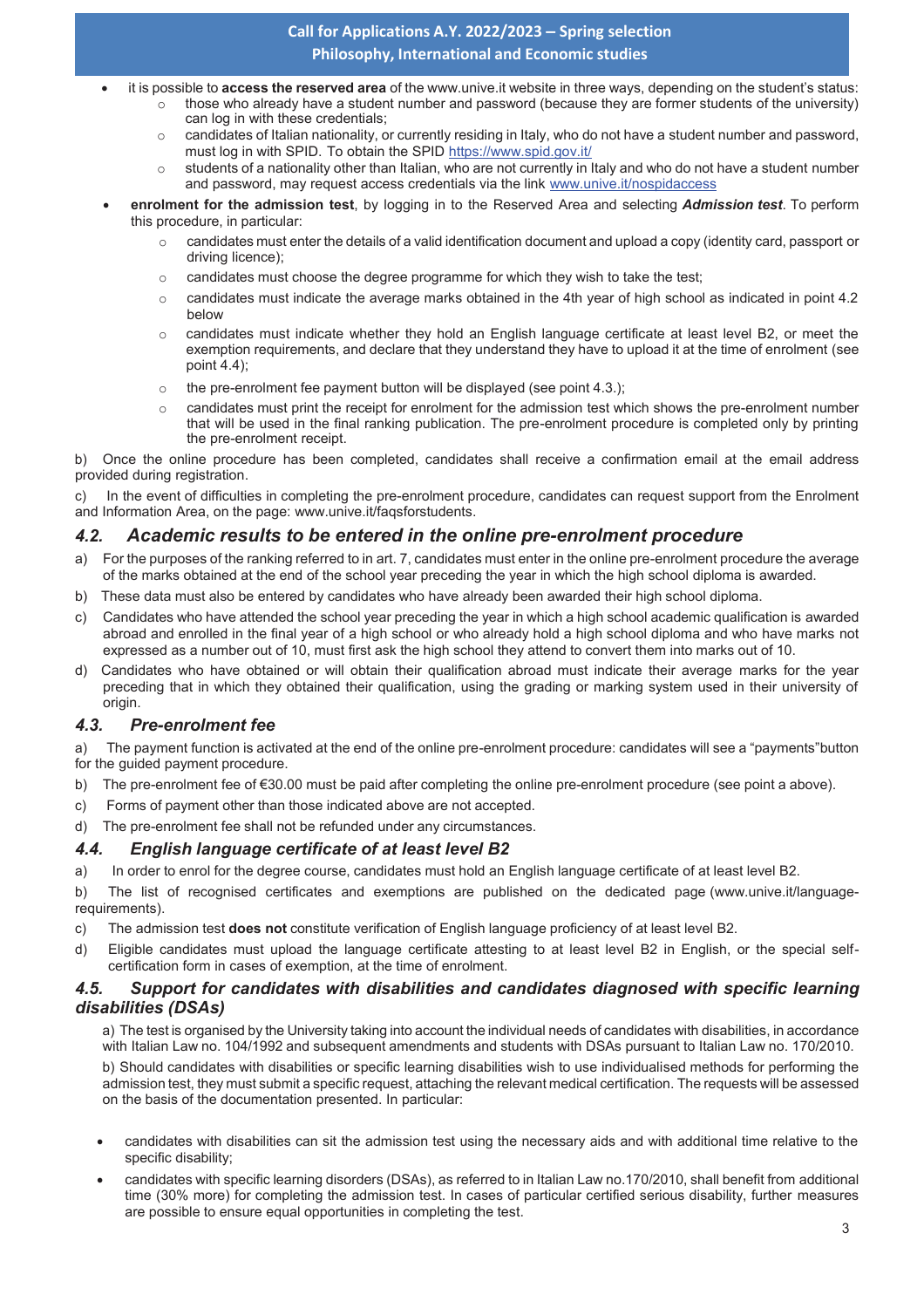## **Call for Applications A.Y. 2022/2023 – Spring selection Philosophy, International and Economic studies**

- c) Candidates must submit the request for aid during the online pre-registration; in particular, candidates must:
	- state the type and degree of disability/disorder;
	- specify any special features of the aid requested:
	- attach a certification/diagnosis attesting to having the disability/disorder declared in .PDF format. The DSA diagnosis must have been issued no earlier than 3 years ago by NHS structures or by accredited specialists and facilities.
- d) To guarantee the provision of the service, it is preferable that candidates requesting aids pre-enrol by **5 April 2022.**
- e) For information, please contact the University Disability and DSA Service by writing to disabilita@unive.it.

## *Art. 5. Admission test*

- 1. The test is taken in English and lasts 80 minutes; it is made up of 80 questions, prepared in order to verify:
	- understanding of one or more topical texts: 50 questions;
	- general knowledge: 30 questions;
- 2. The score is attributed as follows: 1 point for the correct answer, 0 for no answer; -0.33 for incorrect answers.
- 3. A test simulator is available on the website www.unive.it/degree/lt6 under *Enrol* >*Admission*.

## *Art. 6. Online admission test procedure*

#### *6.1. Method and time of convocation*

- a) The online admission test will take place on the morning of Friday **22 April 2022**.
- b) Candidates will take the test from home and must be equipped with:
	- a PC (operating system: Windows 8, or later, or LINUX) or MAC (MAC-OS 10.14, or later) equipped with webcam and microphone. The use of GOOGLE CHROME (min. version 81.0) as a browser is mandatory.
	- Internet connection with a minimum upload and download speed of 1.5 Mbps. In any case, qualification for the exam is subject to a system check in which you will be asked, in the days preceding the test, to carry out a session to check your equipment and connectivity.
	- a Smartphone or tablet (Android min v.4.1 iOS min. v.8) equipped with a webcam. The use of a Wi-Fi connection is also recommended. You will be asked during the procedure to download an APP on your smartphone/tablet (34MB) from Google Play or App Store (depending on whether your smartphone runs an Android or iOS operating system).

The Tablet can ONLY be used to replace the Smartphone, not the PC (or MAC).

- c) Candidates will take the test in virtual classrooms that will be supervised by the exam commissioners remotely.
- d) During the test, no additional devices are permitted other than those listed above, headphones or earphones. It is forbidden to speak, go to the bathroom, consult books, texts, web pages.
- e) The room used to take the test must be sufficiently well-lit and only the candidate taking the test may be present in the room.
- f) The whole test will be recorded and may be viewed by the commission even after the test has been completed.

g) A few days after pre-enrolment has ended, candidates will receive an email at the address indicated during registration, indicating the test procedures and the precise time of the start of the test.

h) Candidates must check that they have entered the email address correctly during registration and should check the SPAM folder.

i) The guidelines for taking the test can also be viewed in a special video that can be reached from the page www.unive.it/degree/lt6 under *Enrol>Admission.* 

## *Art. 7. Ranking*

1. Candidates will be included in the ranking only if they are correctly pre-enrolled for the admission test, following the procedures described in art. 4 above. The admission test results will be linked to the pre-enrolment number received during the selection pre-enrolment.

2. The merit ranking of the admitted students is drawn up exclusively on the basis of the score obtained in the test, in case of a tie, priority is given to the candidate with the higher diploma mark. In case of further tie, priority is given to the younger candidate.

3. The ranking will be published on **29 April 2022** at **4 pm** on the university website (www.unive.it), following the path www.unive.it/degree/lt6 *> Enrol > Evaluation results*. The persons concerned shall not be notified by the university in writing or by telephone.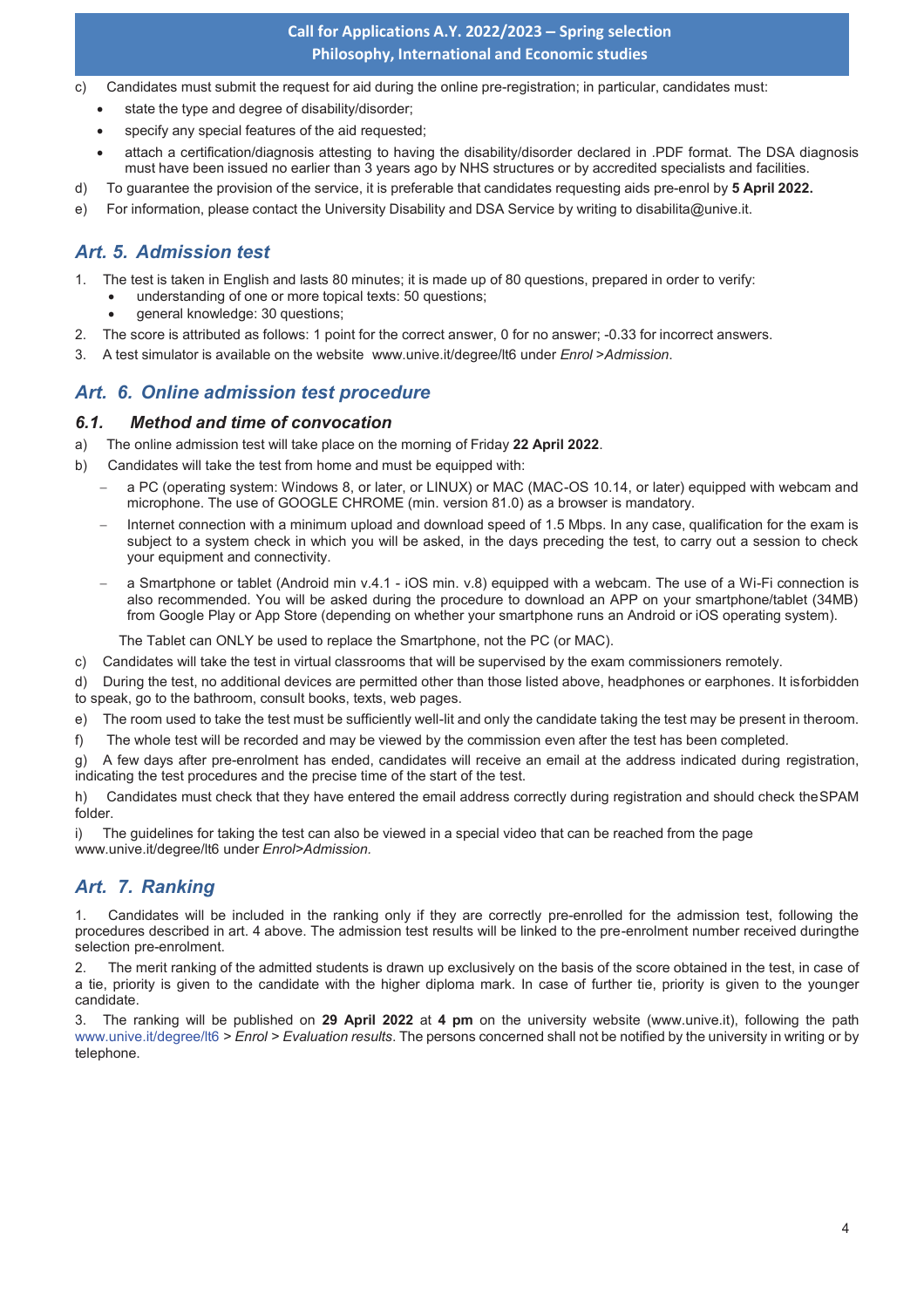## *Art. 8. Enrolment of selected students and ranking changes due to withdrawals*

#### *8.1. Acceptance of the place*

a) Candidates classified for admission in the ranking must accept the place through the dedicated online procedure by **3 May 2022.** 

- b) The acceptance procedure consists of two steps:
	- compilation of the online pre-enrolment application;
	- payment of the pre-enrolment fee of €200.00. This fee is non-refundable, even in the event of failure to enrol.

c) **Compilation of the online pre-enrolment application:** candidates must log in to the Reserved Area of the website following the procedure used for the pre-enrolment procedure and select **Immatricolazione**> corsi ad accesso programmato. After choosing the degree programme, candidates must upload a passport-size photograph in .JPG format to complete the enrolment application procedure.

d) **Payment of the pre-enrolment fee**: at the end of the pre-enrolment application, candidates will see a "payments" button for the guided payment procedure.

e) Candidates classified for admission in the ranking who do not accept the place in the manner indicated above shall be considered to all intents and purposes to have withdrawn from application.

f) Any places vacated following withdrawal shall be made available via repechage, according to the methods indicated below.

#### *8.2. Repechage procedure and ranking changes due to withdrawals*

a) On 10 May 2022 at 4 pm, a notice will be published on the University website with the number of places stillavailable.

b) Eligible candidates interested in being assigned a place must submit a repechage application from **10 to 12 May 2022**, selecting the dedicated option within the reserved area under the item "Admission test".

c) The repechage ranking shall be published on the university website on **19 May 2022 at 4 pm**.

d) Candidates admitted to the repechage ranking must accept the place in the manner indicated in art. 8.1 by **23 May 2022**.

e) On **31 May 2022**, a notice shall be published on the University website showing the number of places still available and the procedures for accepting places for candidates still classified for admission in the repechage list.

#### *8.3. Withdrawal*

a) Candidates classified for admission in the ranking who do not accept the place in the manner indicated above shall be considered to all intents and purposes to have withdrawn from application but may participate in the summer selection by repeating the full competition registration procedure and paying again the pre-enrolment fee.

## *Art. 9. Enrolment*

#### *9.1. Deadlines for enrolment*

a) Candidates who have successfully accepted the place in the manner indicated above must enrol, under penalty of removal from the ranking, between **1 July** and **1 August 2022**, according to the procedures described below

#### *9.2. Enrolment procedure*

- a) Enrolment may only be performed according to the procedures outlined below.
- b) The enrolment procedure consists of two steps:
	- updating the enrolment application:
	- payment of the first instalment of tuition and fee payments.
- c) **Updating the enrolment application**: candidates must log in to the Reserved Area of the website following the procedure used for the pre-enrolment procedure and select "Immatricolazione" (Enrolment) and click on "Modifica domanda" (Edit application). Candidates must upload.
	- language certificate attesting to at least level B2 in English or the special self-certification form in cases of exemption
	- · disability certification for students with degree of disability of 66% or more, with the right to exemption from university fees, or with degree of disability of between 50% and 65%, with the right to reduced fees;
	- for students with academic qualifications achieved abroad, any documentation that the candidate was unable to produce during the assessment of admission requirements through the special online procedure apply.unive.it;
	- · in the case of a non-EU students residing in Italy, a copy of the residence permit;
	- any other documents useful for enrolment
- d) **Payment of the first instalment of tuition and fee payments**: candidates must log in to the Reserved Area of the website Area using the username and password assigned at the end of the registration procedure and select **Immatricolazione** (Enrolment). Candidates will see a "payments" button for the guided payment procedure. The first instalment of tuition and fee payments will be deducted from the pre-enrolment fee paid upon acceptance of the place.
- e) Students who are entitled to do so may pay the already reduced amount of the first instalment in accordance with the administrative provisions available at www.unive.it/tuitionfees.
- f) Once the first instalment is paid and enrolment has been completed, this amount cannot be refunded in any circumstances.
- g) Non-EU students residing abroad and students with a qualification obtained abroad must also have had their academic qualifications assessed via the special online procedure and must enrol within the deadlines given in point 9.1 of this article.